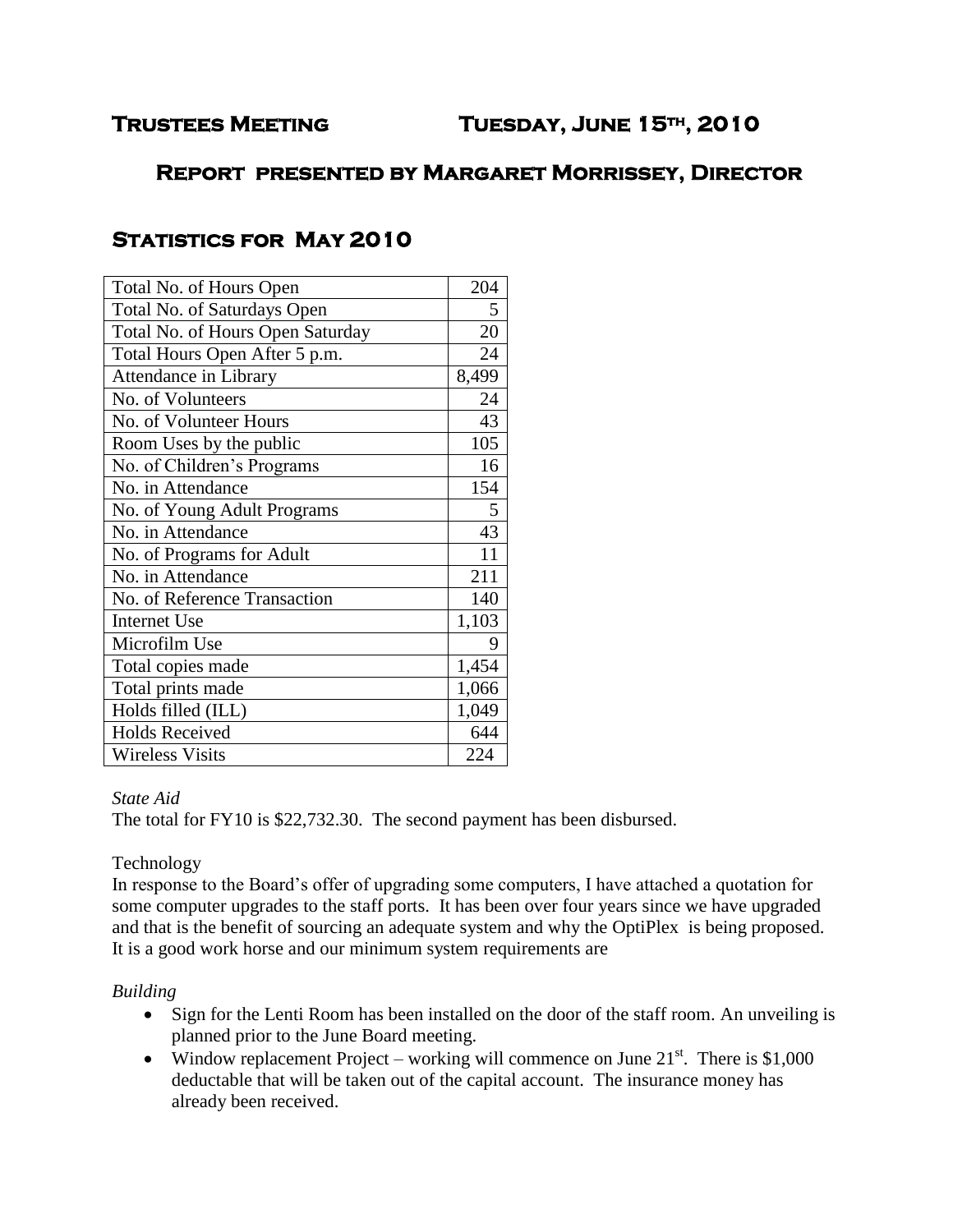• Mulch – waiting for the DPW to be able to spread the recycled byproduct from the Sewer Treatment Plant.

## *Long Range Plan*

Community involvement was excellent at the focus groups that met on Thursday, May 20<sup>th</sup> at 11:30 a.m. to 1:30 p.m. and Monday, May  $24<sup>th</sup>$  at 6 p.m. to 8 p.m. in the Pioppi Room. There was good dialog and comment on visualizing the future of the library and the anticipated services. An invitation to comment has also been placed in the June newsletter.

### *Programs*

The FOJEL annual Artful Friends fundraiser is under way. Ticket sales for chances to win the original art and gift certificates is not as brisk as I would hope. However, maybe on the night of the drawing, during the Pride in Southbridge concert, that more tickets will be sold.

### *Summer Reading*

Summer Reading lists are slowly trickling in. Mary E Wells Middle School is requiring a selected title for each grade and providing this material to the students, again this year. Students will have the option to read any other books that they chose for extra credit.

Preparation work for summer reading is well underway. Participants can track their reading accomplishments online, as part of this state-wide program. There will be separate components to the program for Children, Teens and Adults, as in previous years. Requests for summer reading lists have been sent to the local schools. This year's theme is Go Green and the prize of a rain barrel from the Trustees is appreciated. The Friends of the JEL have been asked to provide some prizes, including an ipod, as in previous years. There is an interesting and varied group of programs supporting the Go Green theme that will be held during the summer.

### *Meetings and Outreach*

- ASPIRA the Latino educational initiative invited me to give a 30 minute presentation at their June meeting. I am hoping this will create more partnership initiatives. I was particularly trying to obtain support for our September programming for Hispanic Heritage Month.
- QCC toured the Harrington Learning Center at the Worcester campus and had a meeting with Asst. Dean Anne Pound and the instruction librarians there.
- FEST once again the staff and some kids walked in the parade in recycled costumes, in keeping with the theme for summer reading – Go Green!
- "Spectacular AO" attended a meeting of the optical sculpture committee. Unveiling has been set for August  $19^{th}$  – the 55<sup>th</sup> anniversary of the flood.
- Memorial Day I attended the parade

## *Schools*

School Department Superintendant Dr. Hanley is retiring and I will attend the reception on June  $18^{th}$  at OSV.

June is the month when school visits take place. Groups from West St., Charlton St. and Eastford Rd. visited JEL and the Children's Librarian visited each of the schools to promote the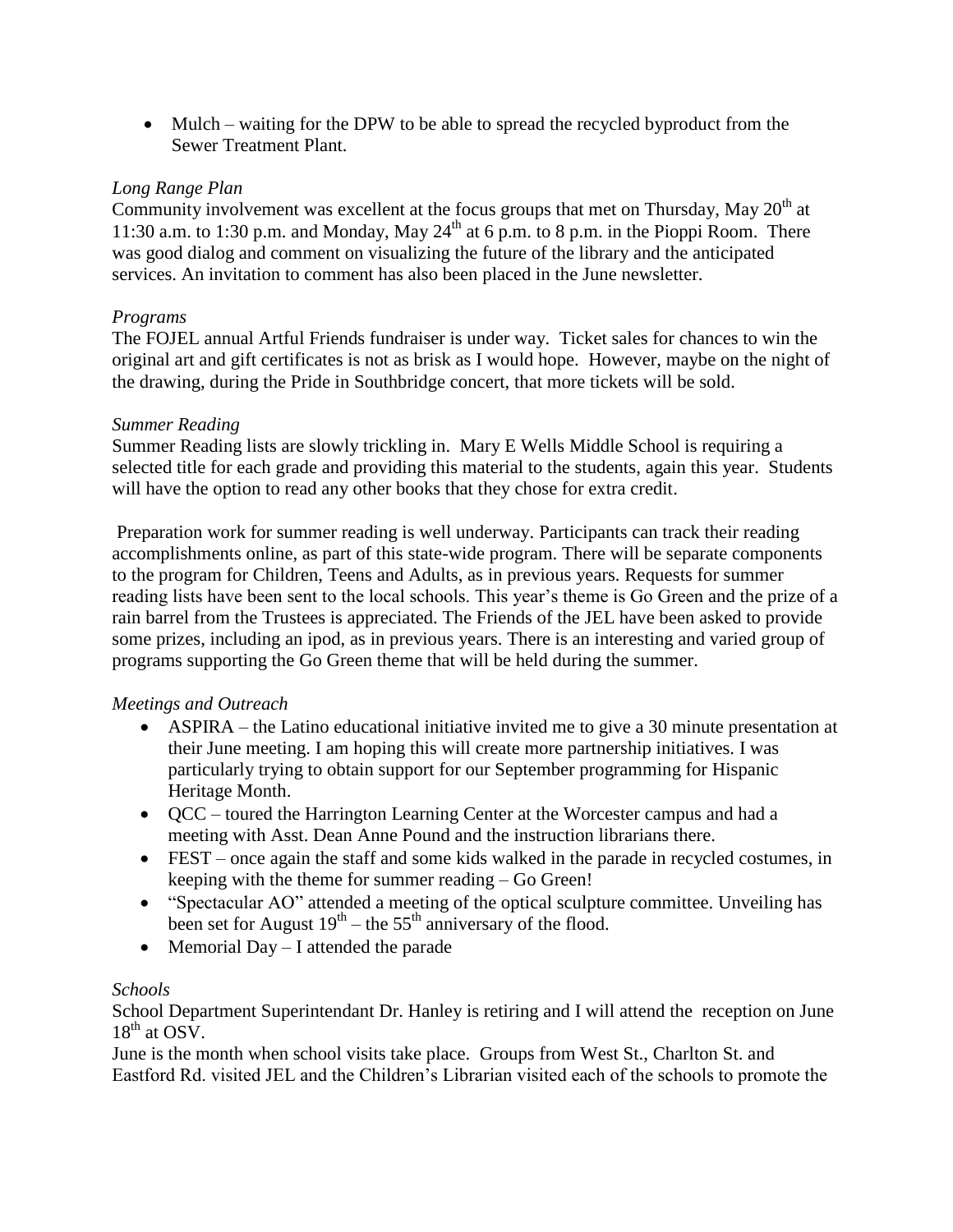Summer Reading Program. A visit to Trinity Catholic Academy is scheduled just prior to vacation.

ROAR – Reach Out And Read – three staff participated in this annual event in the elementary grades.

#### *CMRLS – a new era*

The merger proposal to have Central Massachusetts Regional Library become part of the Massachusetts Library System has been voted upon and the organization will be dissolved on June 30, 2010. Being on the regional library board - albeit for one year, was good experience and an excellent opportunity to network.

#### *Opening Hours*

The library closed at 1 p.m. on Friday, June  $11^{th}$ , 2010.

#### *Staff Training*

Anne Washburne a well-known trainer in library world provided a customer service workshop on June  $11<sup>th</sup>$  from 1:30 p.m. to 4:30 p.m. Colleagues from other Central MA libraries as well as from Town Hall were invited. This program is funded by a grant from CMRLS.

#### *Staffing*

Recruitment for two 10 hour position in Technical Processing and Children's Room Center of Hope has not yet notified JEL about the application for two workers during the summer Workforce Investment Act. If successful, I anticipate being able to tackle some projects that have been regrettably neglected, due to lack of staffing.

#### *Grants*

- JEL was awarded \$2,000 for the Digital Treasures initiative by Yankee Spirits. I would like to express my sincere gratitude to Gary Bridgman for his sharing his knowledge
- Staff continues to work with Recycling Coordinator on the Renewable Energy grant of \$4000. The staff is currently working on materials selection to support the grant theme. Programs are being reviewed.

Programs in July: Art show with Julie Caprera. **Reception**, Thursday July  $1<sup>st</sup>$  at 6:30 p.m.

Friday, July 2<sup>nd</sup>, 9<sup>th</sup>, 16<sup>th</sup>, 23<sup>rd</sup> and 30<sup>th</sup> **Teen Green Crafts** at 2 p.m. in YA area **Mystery Book Club will not meet** in July

Tuesday, July 6, 13, 20, and 27 **Anime Club for Teens** at Noon until 1:45 p.m. Pioppi Room Tuesday, July 6, 13, 20, and 27 **Knitting with Sonya from 10:30 a.m. to 12:30 p.m.**

Monday July  $12<sup>th</sup>$  and  $26<sup>th</sup>$ , **Inkwell Imaginings** – writers group meets on the second and fourth Monday at 6:30 p.m.

Wednesday, July 14th Greg Maichack presents **Van Gogh's Starry Night pastel workshop** 2 p.m. to 4 p.m. Registration required.

Wednesday, July 14th **Training in Using the Library Catalog – Get the Best Results** at 10 a.m. – 11 a.m. Registration required.

Thursday, July 8th, Screening of the movie *Call Girl* starts at 6 p.m. in the Pioppi Room.